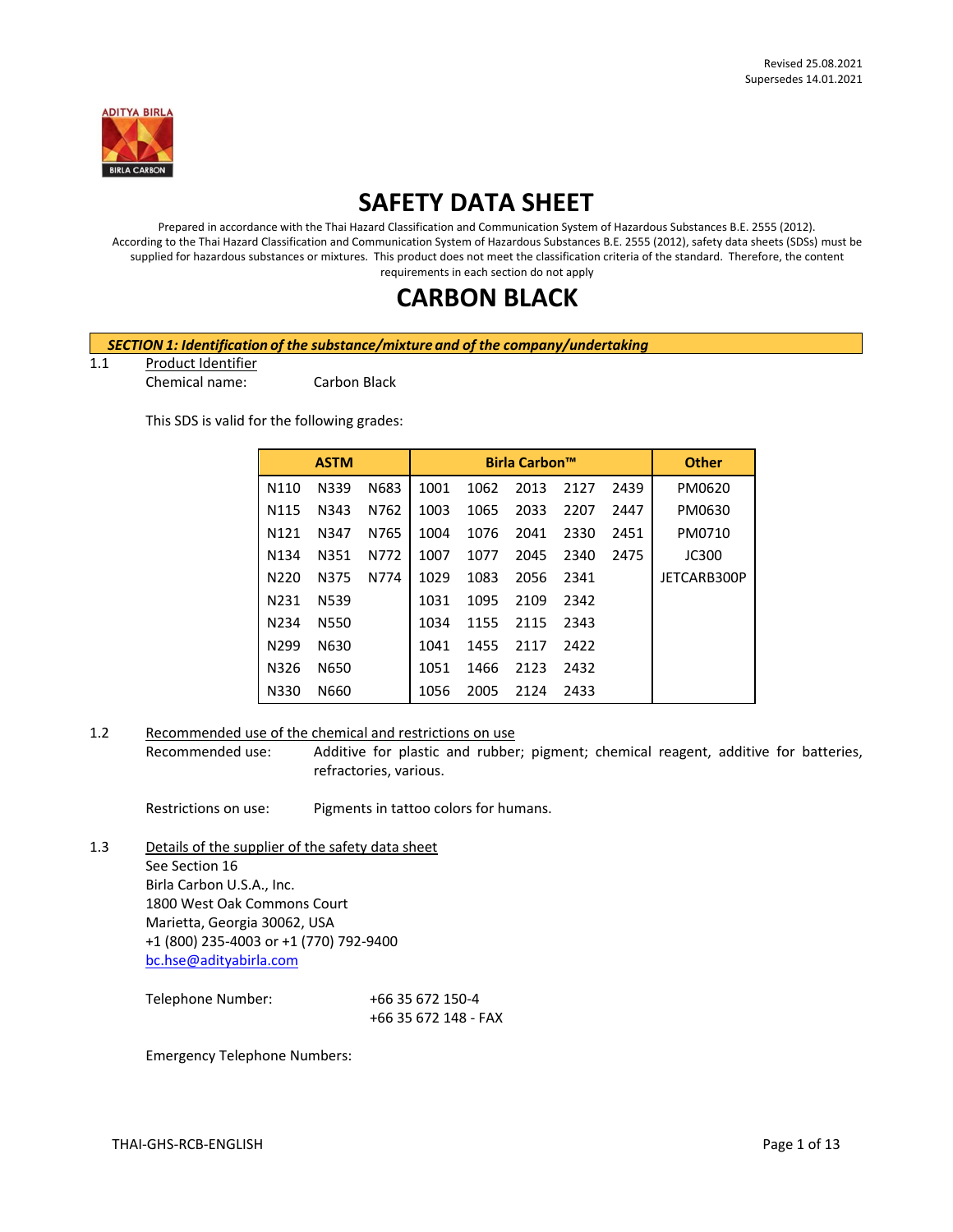| <b>Global Incident Response Hotline</b> |                  |                    |                   |                     |                 |  |
|-----------------------------------------|------------------|--------------------|-------------------|---------------------|-----------------|--|
| Argentina                               | +54 11 5219 8871 | China/Asia Pacific | +86 4001 2035 72  | Americas            | +1 760 476 3961 |  |
| Australia                               | +61 280 363 166  | Korea              | +82 070 4732 5813 | Asia Pacific        | +1 760 476 3960 |  |
| <b>Brazil</b>                           | +55 11 4349 1907 | Mexico             | +52 55 41696225   | Europe              | +1 760 476 3962 |  |
| Chile                                   | +56 44 8905208   | Peru               | +51 1 708 5593    | Middle East/Africa  | +1 760 476 3959 |  |
| Colombia                                | +57 1 344 1317   | Thailand           | +66 2105 6177     | Non-Region Specific | +1 760 476 3971 |  |
| China                                   | +86 4001 2001 74 | United Kingdom     | +0 800 680 0425   | US & Canada         | +1 866 519 4752 |  |

#### *SECTION 2: Hazard(s) Identification*

| 2.1 | Classification of the substance or mixture |                                                                                               |  |  |  |
|-----|--------------------------------------------|-----------------------------------------------------------------------------------------------|--|--|--|
|     | Thailand:                                  | Thai Hazard Classification and Communication System of Hazardous Substances B.E. 2555 (2012). |  |  |  |
| 2.2 | Label elements                             |                                                                                               |  |  |  |
|     | Pictogram:                                 | None                                                                                          |  |  |  |

| Signal Word:             | None |
|--------------------------|------|
| Hazard Statement:        | None |
| Precautionary Statement: | None |

### 2.3 Other hazards

This substance is classified as hazardous as a combustible dust by the United States 2012 OSHA Hazard Communication Standard (29 CFR 1910.1200) and the Canadian Hazardous Products Regulation (HPR) 2015. The signal word, hazard statement and precautionary statements in the United States and Canada are: WARNING May form combustible dust concentrations in air. Keep away from all ignition sources including heat, sparks and flame. Prevent dust accumulations to minimize explosion hazard. Do not expose to temperatures above 300°C. Hazardous products of combustion can include carbon monoxide, carbon dioxide, oxides of sulfur, and organic products.

- Eye: May cause reversible mechanical irritation.
- Skin: May cause mechanical irritation, soiling, and drying of skin. No cases of sensitization in humans have been reported.
- Inhalation: Dust may be irritating to the respiratory tract. Provide local exhaust ventilation. See Section 8.
- Ingestion: Adverse health effects are not expected.
- Carcinogenicity: Carbon black is listed by the International Agency for Research on Cancer (IARC) as a Group 2B substance (*possibly carcinogenic to humans).* See Section 11.

# *SECTION 3: Composition/information on ingredients*

# 3.1 Substance

- 3.1.1 Carbon Black (amorphous) 100%
- 3.1.2 CAS Number: 1333-86-4
- 3.1.3 Synonyms: carbon black, furnace black

#### *SECTION 4: First-aid measures*

4.1 Description of first-aid measures

THAI-GHS-RCB-ENGLISH Page 2 of 13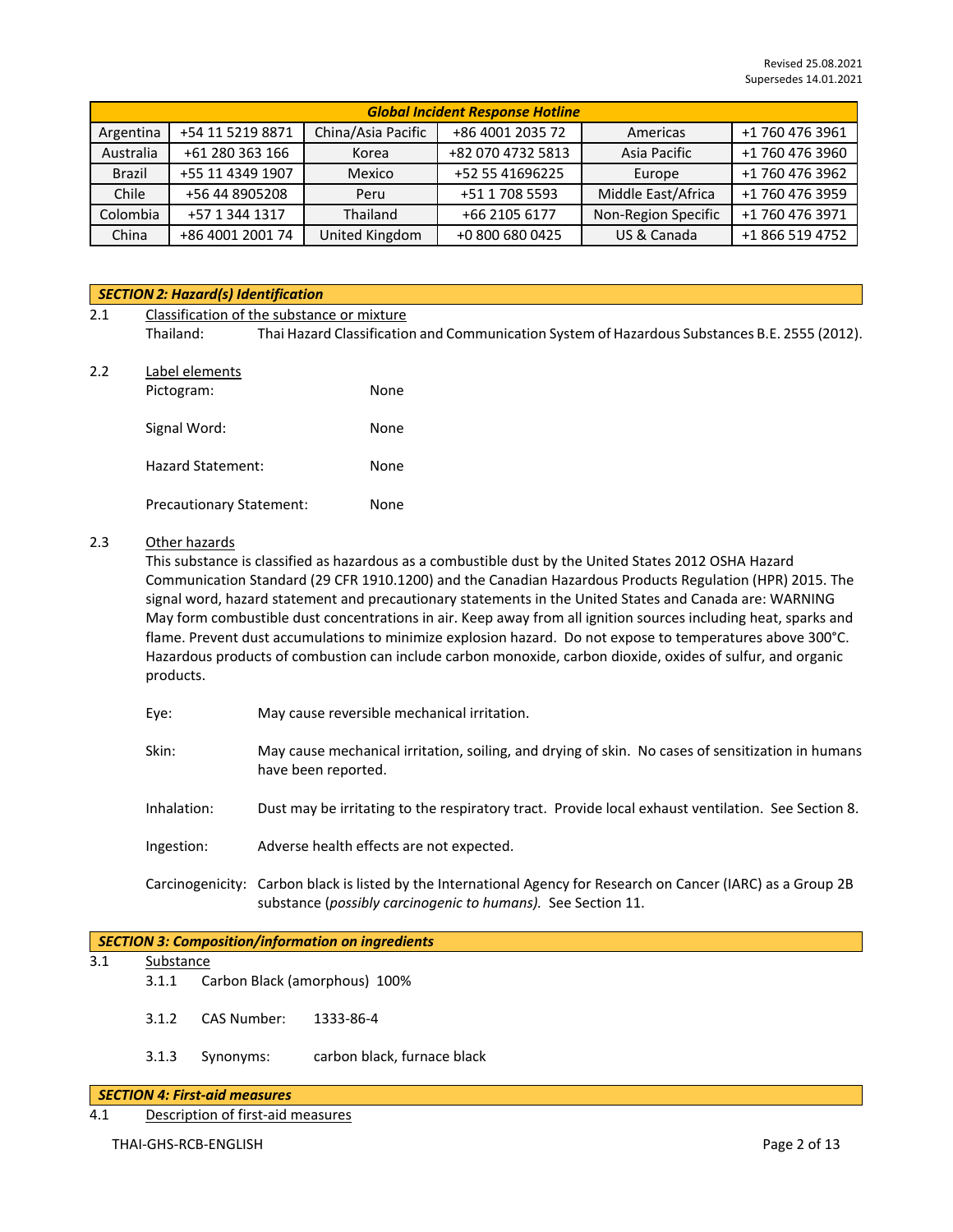- Inhalation: Take affected persons into fresh air. If necessary, restore normal breathing through standard first aid measures.
- Skin: Wash skin with mild soap and water. If symptoms persist, seek medical attention.
- Eye: Rinse eyes thoroughly with large volumes of water keeping eyelids open. If symptoms develop, seek medical attention.
- Ingestion: Do not induce vomiting. If conscious, give several glasses of water. Never give anything by mouth to an unconscious person.
- 4.2 Most important symptoms, both acute and delayed<br>Symptoms: Irritating to the eyes and respirat Irritating to the eyes and respiratory tract if exposed above the occupational exposure limits. See Section 2.
- 4.3 Indication of any immediate medical attention and special treatment needed Note to physicians: Treat symptomatically

|                                                             | <b>SECTION 5: Fire-fighting measures</b>              |                                                                                                                                                                                                                                                      |  |
|-------------------------------------------------------------|-------------------------------------------------------|------------------------------------------------------------------------------------------------------------------------------------------------------------------------------------------------------------------------------------------------------|--|
| 5.1<br>Extinguishing media<br>Suitable extinguishing media: |                                                       | Use foam, carbon dioxide $(CO_2)$ , dry chemical, or water fog. A fog spray is<br>recommended if water is used.                                                                                                                                      |  |
|                                                             | Unsuitable extinguishing media:                       | Do not use high pressure media which could cause the formation of a<br>potentially explosible dust-air mixture.                                                                                                                                      |  |
| 5.2                                                         | Special hazards arising from the substance or mixture |                                                                                                                                                                                                                                                      |  |
|                                                             | Special hazards arising from the chemical:            | It may not be obvious that carbon black is burning unless the material<br>is stirred and sparks are apparent. Carbon black that has been on fire<br>should be closely observed for at least 48 hours to ensure no<br>smoldering material is present. |  |
|                                                             | <b>Hazardous Combustion Products:</b>                 | Carbon monoxide (CO), carbon dioxide (CO <sub>2</sub> ), and oxides of sulfur.                                                                                                                                                                       |  |
| 5.3                                                         | Advice for fire fighters                              |                                                                                                                                                                                                                                                      |  |
|                                                             | Special protective equipment for fire-fighters:       | Wear full protective firefighting gear, including self-<br>contained breathing apparatus (SCBA). Wet carbon black<br>produces very slipper walking surfaces.                                                                                         |  |

|     | <b>SECTION 6: Accidental release measures</b>                       |                                                                                                                                                                                                                                                |  |  |  |
|-----|---------------------------------------------------------------------|------------------------------------------------------------------------------------------------------------------------------------------------------------------------------------------------------------------------------------------------|--|--|--|
| 6.1 | Personal precautions, protective equipment and emergency procedures |                                                                                                                                                                                                                                                |  |  |  |
|     | Personal precautions:                                               | Wet carbon black produces slippery walking surfaces. Avoid dust formation.<br>Wear appropriate personal protective equipment and respiratory protection.<br>See Section 8.                                                                     |  |  |  |
|     | For emergency responders:                                           | Use personal protective equipment recommended in section 8.                                                                                                                                                                                    |  |  |  |
| 6.2 | Environmental precautions<br>Environmental precautions:             | Carbon black poses no significant environmental hazards. Contain spilled<br>product on land, if possible. As a matter of good practice, minimize<br>contamination of sewage water, soil, groundwater, drainage systems, or<br>bodies of water. |  |  |  |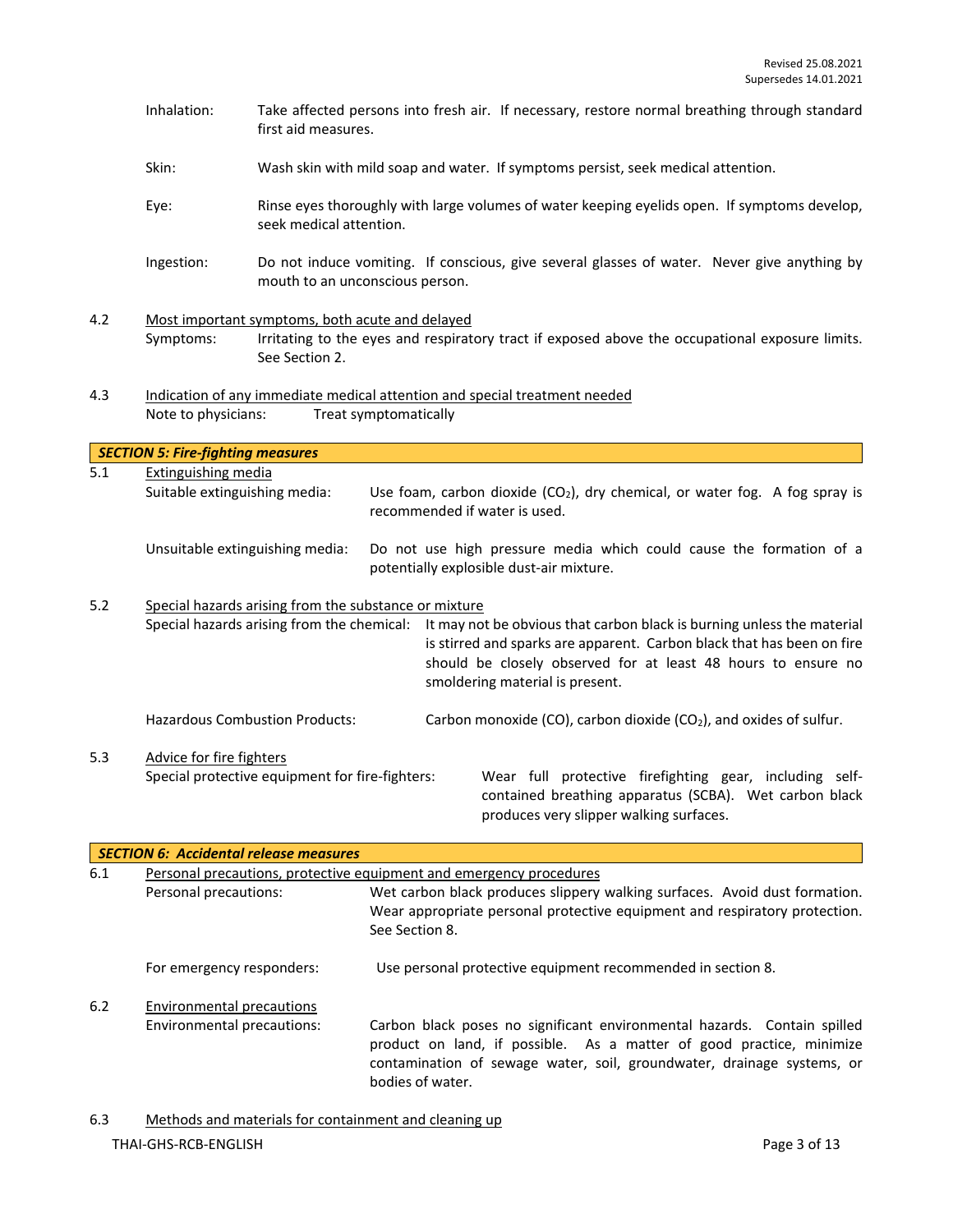| Methods for containment: | Prevent further leakage or spillage if safe to do so.                                                                                                                                                                                                                                                              |
|--------------------------|--------------------------------------------------------------------------------------------------------------------------------------------------------------------------------------------------------------------------------------------------------------------------------------------------------------------|
| Methods for cleaning up: | Small spills should be vacuumed when possible. Dry sweeping is not<br>recommended. A vacuum equipped with high efficiency particulate air (HEPA)<br>filtration is recommended. If necessary, light water spray will reduce dust for<br>dry sweeping. Large spills may be shoveled into containers. See Section 13. |

### *SECTION 7: Handling and storage*

### 7.1 Precautions for safe handling

Advice on safe handling: Avoid dust formation. Do not breathe dust. Provide appropriate local exhaust to minimize dust formation. Do not use compressed air.

> Take precautionary measures against static discharges. Provide adequate precautions, such as electrical grounding and bonding, or inert atmospheres. Grounding of equipment and conveying systems may be required under certain conditions. Safe work practices include the elimination of potential ignition sources in proximity to carbon black dust; good housekeeping to avoid accumulations of dust on all surfaces; appropriate exhaust ventilation design and maintenance to control airborne dust levels to below the applicable occupational exposure limit. If hot work is required, the immediate work area must be cleared of carbon black dust.

General hygiene considerations: Handle in accordance with good industrial hygiene and safety practices.

#### 7.2 Conditions for safe storage, including any incompatibilities

Storage conditions: Keep in a dry, cool, and well-ventilated location. Store away from heat, ignition sources, and strong oxidizers.

> Carbon black is not classifiable as a Division 4.2 self-heating substance under the UN test criteria. However, current UN criteria for determining if a substance is self-heating is volume dependent. This classification may not be appropriate for large volume storage container.

> Before entering vessels and confined spaces containing carbon black, test for adequate oxygen, flammable gases and potential toxic air contaminants. Do not allow dust to accumulate on surfaces.

Incompatible materials: Strong oxidizers.

#### *SECTION 8: Exposure controls/personal protection*

8.1 Control parameters

Exposure guidelines: Representative occupational exposure limits currently available for carbon black (CAS number: 1333-86-4).

| Country          | Concentration, mg/m3             |
|------------------|----------------------------------|
| Argentina        | 3.5, TWA                         |
| Australia        | 3.0, TWA, inhalable              |
| <b>Belgium</b>   | 3.6, TWA                         |
| <b>Brazil</b>    | 3.5, TWA                         |
| Canada (Ontario) | 3.0 TWA, inhalable               |
| China            | 4.0, TWA 8.0, TWA, STEL (15 min) |
| Colombia         | 3.0, TWA, inhalable              |
| Czech Republic   | 2.0, TWA                         |
| Egypt            | 3.5, TWA                         |
|                  |                                  |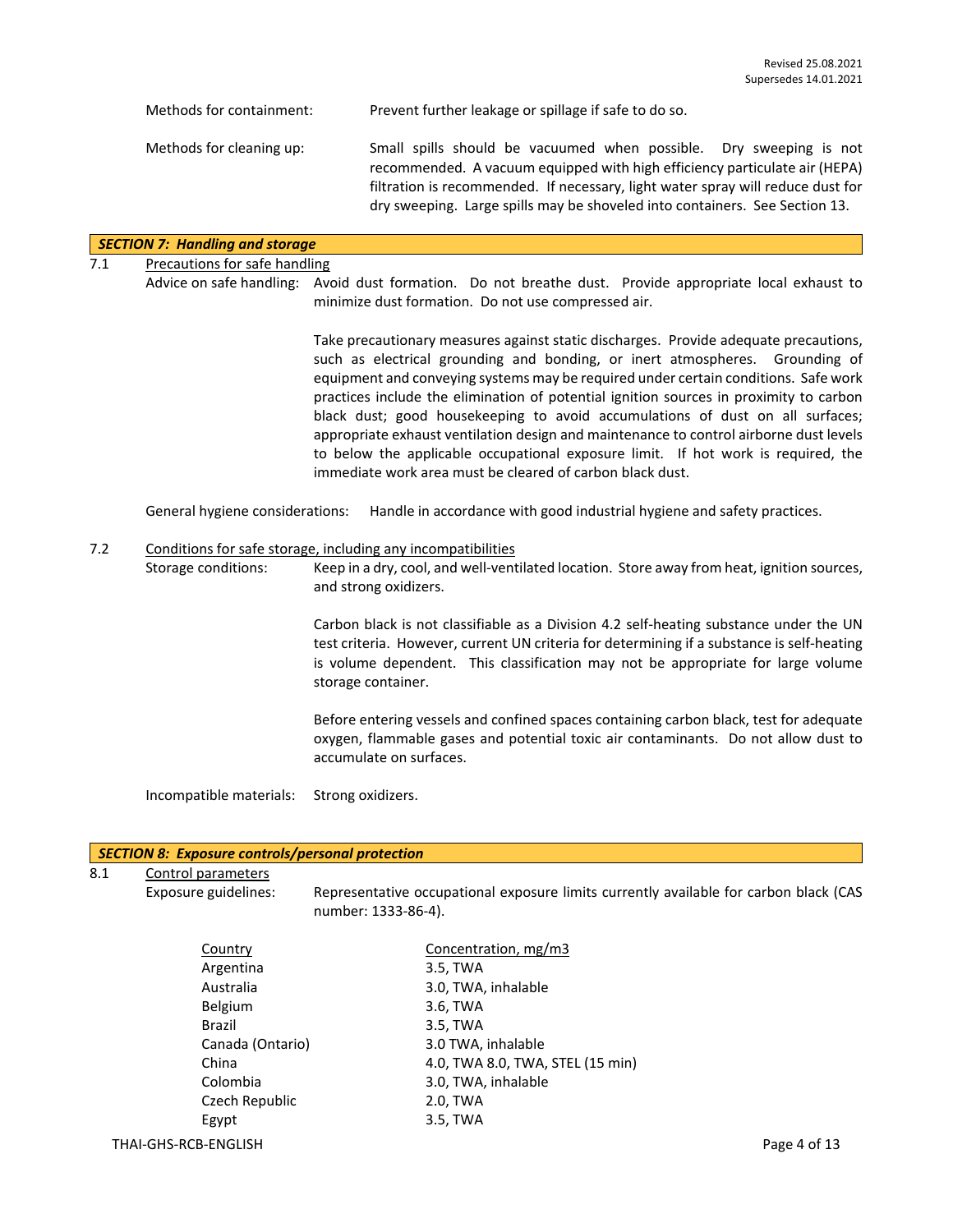| Finland              | 3.5, TWA; 7.0, STEL                                     |
|----------------------|---------------------------------------------------------|
| France – INRS        | 3.5, TWA/VME inhalable                                  |
| Germany - BeKGS527   | 0.5, TWA, respirable; 2.0, TWA, inhalable (DNEL values) |
| Hong Kong            | 3.5, TWA                                                |
| Indonesia            | 3.5, TWA/NABs                                           |
| Ireland              | 3.5, TWA; 7.0, STEL                                     |
| Italy                | 3.5, TWA, inhalable                                     |
| Japan – MHLW         | 3.0                                                     |
| Japan – SOH          | 4.0, TWA; 1.0, TWA, respirable                          |
| Korea                | 3.5, TWA                                                |
| Malaysia             | 3.5, TWA                                                |
| Mexico               | 3.5, TWA                                                |
| Russia               | 4.0, TWA                                                |
| Spain                | 3.5, TWA (VLA-ED)                                       |
| Sweden               | 3.0, TWA                                                |
| United Kingdom       | 3.5, TWA, inhalable; 7.0, STEL, inhalable               |
| EU REACH DNEL        | 2.0, TWA, inhalable; 0.5, TWA respirable                |
| <b>United States</b> | 3.5, TWA, OSHA-PEL                                      |
|                      | 3.0, TWA, ACGIH-TLV®, inhalable                         |
|                      | 3.5, TWA, NIOSH-REL                                     |

\*Please consult the current version of the standard or regulation that may apply to your operations.

| <b>ACGIH®</b> | American Conference of Governmental Industrial Hygienists         |
|---------------|-------------------------------------------------------------------|
| mg/m3         | milligrams per cubic meter                                        |
| <b>DNEL</b>   | Derived no-effect level                                           |
| <b>NIOSH</b>  | National Institute for Occupational Safety and Health             |
| <b>OSHA</b>   | Occupational Safety and Health Administration                     |
| PEL.          | permissible exposure limit                                        |
| <b>REL</b>    | recommended exposure limit                                        |
| <b>STEL</b>   | short-term exposure limit                                         |
| <b>TLV</b>    | threshold limit value                                             |
| <b>TWA</b>    | time weighted average, eight (8) hours unless otherwise specified |
|               |                                                                   |

Predicted No Effect Concentration: Not applicable

#### 8.2 Exposure controls

Engineering controls: Use process enclosures and/or exhaust ventilation to keep airborne dust concentrations below the occupational exposure limit.

# Personal Protective Equipment (PPE)

Respiratory: Approved air purifying respirator (APR) should be used where airborne dust concentrations are expected to exceed occupational exposure limits. Use a positivepressure, air supplied respirator if there is any potential for uncontrolled release, exposure levels are not known, or in circumstances where APRs may not provide adequate protection.

> When respiratory protection is required to minimize exposures to carbon black, programs should follow the requirements of the appropriate governing body for the country, province or state. Selected references to respiratory protection standards are provided below:

- OSHA 29CFR1910.134, Respiratory Protection
- CR592 Guidelines for Selection and Use of Respiratory Protective Devices (CEN)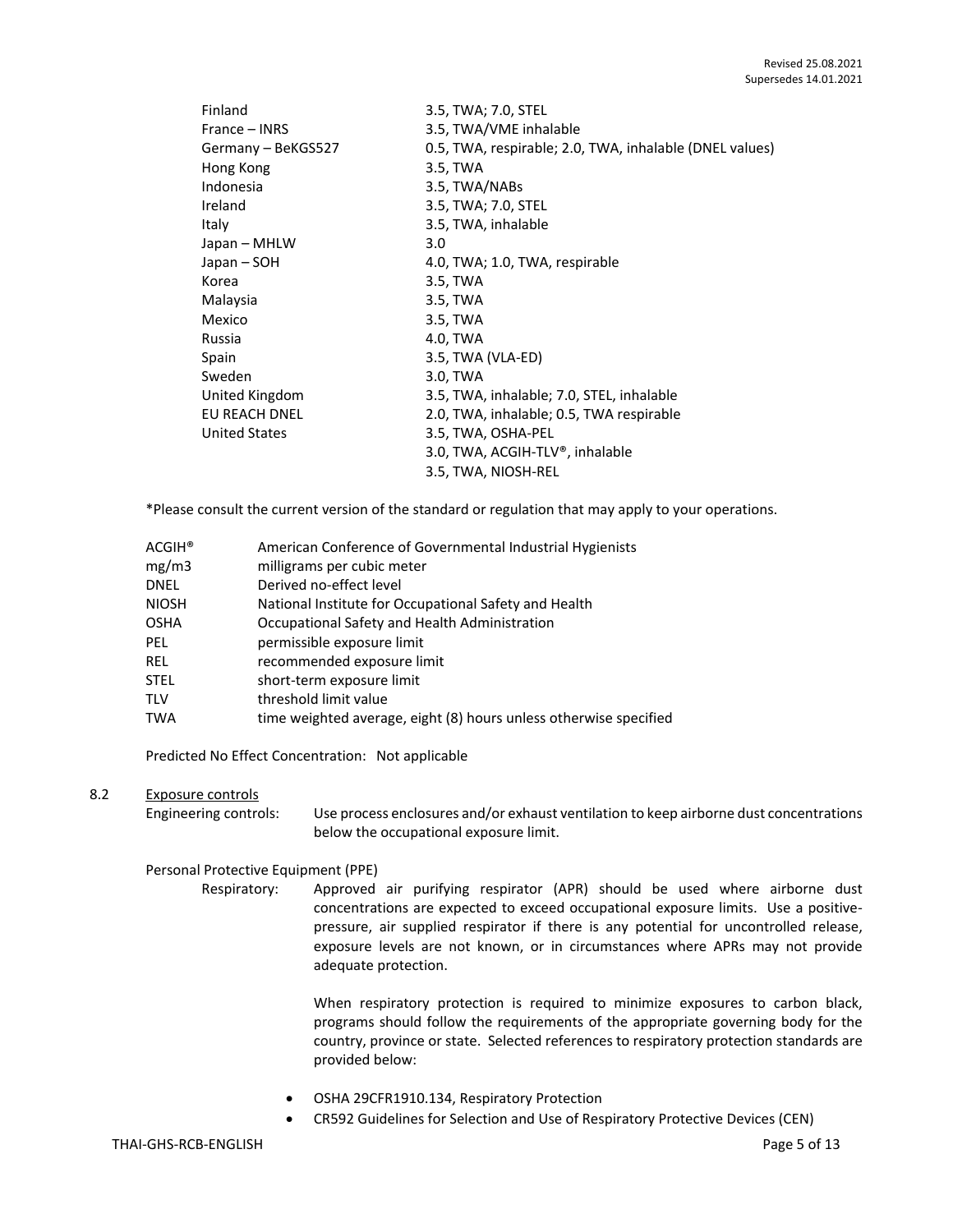• German/European Standard DIN/EN 143, Respiratory Protective Devices for Dusty Materials (CEN)

| Hand protection:     | Wear protective gloves. Use a barrier cream. Wash hands and skin with mild<br>soap and water.                                                  |
|----------------------|------------------------------------------------------------------------------------------------------------------------------------------------|
| Eye/face protection: | Wear safety glasses or goggles.                                                                                                                |
| Skin protection:     | Wear general protective clothing to minimize skin contact. Wash clothing<br>daily. Work clothes should not be taken home.                      |
| Other:               | Emergency eyewash and safety showers should be in close proximity. Wash<br>hands and face thoroughly with mild soap before eating or drinking. |

Environmental exposure controls: in accordance with all local legislation and permit requirements.

|     | <b>SECTION 9: Physical and chemical properties</b>    |                                                               |  |
|-----|-------------------------------------------------------|---------------------------------------------------------------|--|
| 9.1 | Information on basic physical and chemical properties |                                                               |  |
|     | Appearance:                                           | powder or pellet                                              |  |
|     | Color:                                                | black                                                         |  |
|     | Odor:                                                 | odorless                                                      |  |
|     | Odor threshold:                                       | not applicable                                                |  |
|     | Melting point/freezing point:                         | not applicable                                                |  |
|     | Boiling point/range:                                  | not applicable                                                |  |
|     | Vapor pressure:                                       | not applicable                                                |  |
|     | Vapor Density:                                        | not applicable                                                |  |
|     | Oxidizing properties:                                 | not applicable                                                |  |
|     | Flash Point:                                          | not applicable                                                |  |
|     | Flammability:                                         | not flammable                                                 |  |
|     | <b>Explosive properties:</b>                          | Dust may form explosible mixture in air                       |  |
|     | Explosion limits (air):                               |                                                               |  |
|     | Upper:                                                | not available                                                 |  |
|     | Lower:                                                | 50 $g/m^3$ (dust)                                             |  |
|     | Evaporation rate:                                     | not applicable                                                |  |
|     | Density: (20°C):                                      | $1.7 - 1.9$ g/cm <sup>3</sup>                                 |  |
|     | <b>Bulk density:</b>                                  | 1.25-40 lb/ft <sup>3</sup> , 20-640 kg/m <sup>3</sup>         |  |
|     | Pellets:                                              | 200-680 kg/m <sup>3</sup>                                     |  |
|     | Powder (fluffy):                                      | 20-380 kg/m <sup>3</sup>                                      |  |
|     | Solubility (in Water):                                | insoluble                                                     |  |
|     | pH value: (ASTM 1512):                                | 4-11 [50 g/l water, 68ºF (20ºC)]                              |  |
|     | Partition coefficient (n-octanol/water):              | not applicable                                                |  |
|     | Viscosity:                                            | not applicable                                                |  |
|     | Decomposition temperature:                            | not applicable                                                |  |
|     | Auto-ignition temperature:                            | $>140$ °C                                                     |  |
|     | Minimum Ignition temperature:                         | >500°C (BAM Furnace)(VDI 2263)                                |  |
|     |                                                       | >315ºC (Godberg-Greenwald Furnace)(VDI 2263)                  |  |
|     | Minimum ignition energy:                              | >10,000 mJ (VDI 2263)                                         |  |
|     | Ignition energy:                                      | not available                                                 |  |
|     | Maximum absolute explosion pressure:                  | 10 bar (VDI 2263)                                             |  |
|     | Maximum rate of pressure rise:                        | 30-400 bar/sec (VDI 2263 and ASTM E1226-88)                   |  |
|     | <b>Burn Velocity:</b>                                 | > 45 seconds (not classified as "highly flammable" or "easily |  |
|     |                                                       | ignitable")                                                   |  |
|     | <b>Kst Value:</b>                                     | not available                                                 |  |
|     | Dust explosion classification:                        | ST <sub>1</sub>                                               |  |
|     | THAI-GHS-RCB-ENGLISH                                  | Page 6 of 13                                                  |  |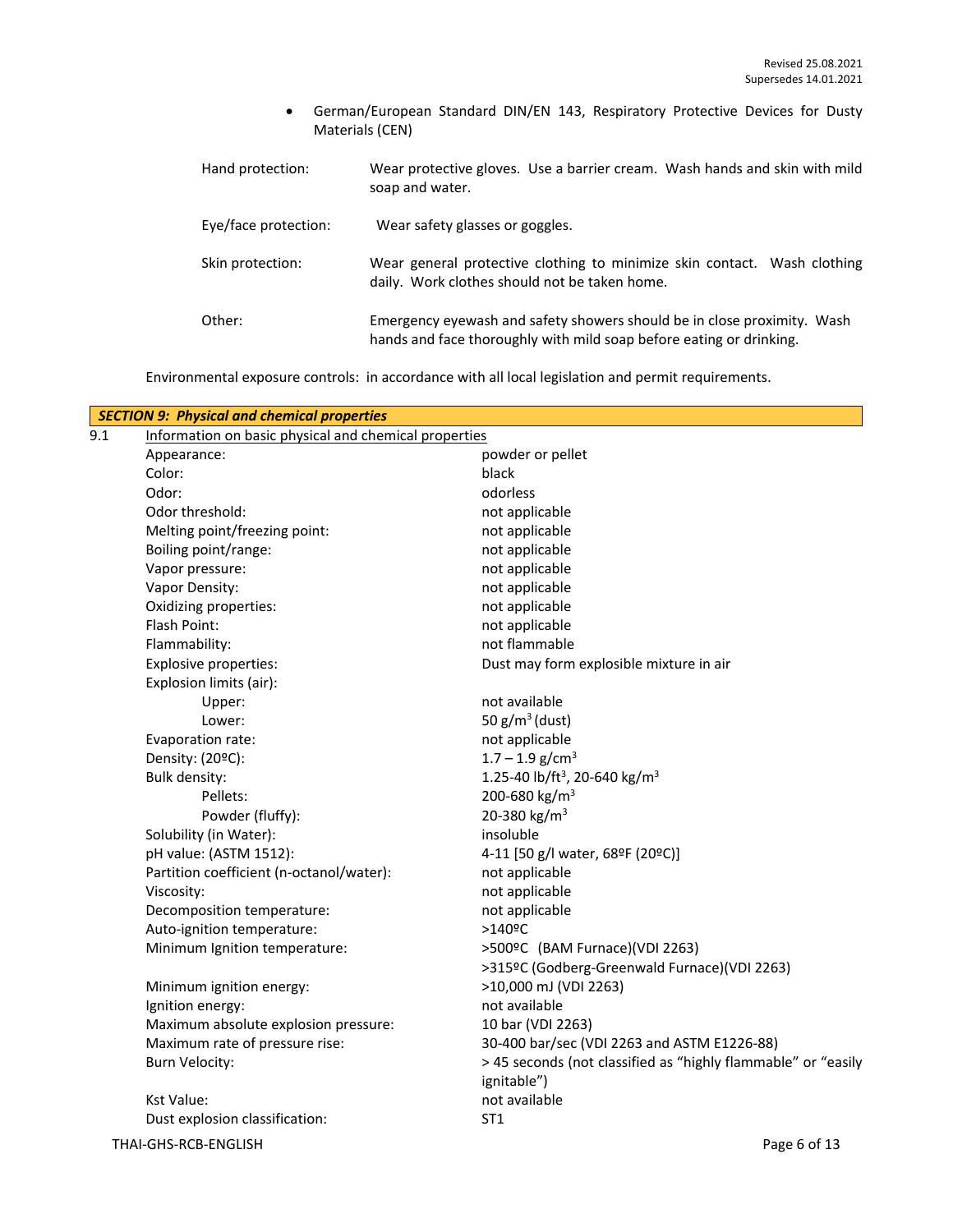# 9.2 Other information Not available

|      | <b>SECTION 10: Stability and reactivity</b>                       |                                                                                                                                                                                                                                                                                                    |  |  |
|------|-------------------------------------------------------------------|----------------------------------------------------------------------------------------------------------------------------------------------------------------------------------------------------------------------------------------------------------------------------------------------------|--|--|
| 10.1 | Reactivity                                                        |                                                                                                                                                                                                                                                                                                    |  |  |
|      | Reactivity:                                                       | May react exothermically upon contact with strong oxidizers.                                                                                                                                                                                                                                       |  |  |
|      |                                                                   |                                                                                                                                                                                                                                                                                                    |  |  |
| 10.2 | Chemical stability                                                |                                                                                                                                                                                                                                                                                                    |  |  |
|      | Stability:                                                        | Stable under normal ambient conditions.                                                                                                                                                                                                                                                            |  |  |
|      | <b>Explosion data</b>                                             |                                                                                                                                                                                                                                                                                                    |  |  |
|      | Sensitivity to mechanical impact:                                 | Not sensitive to mechanical impact                                                                                                                                                                                                                                                                 |  |  |
|      |                                                                   |                                                                                                                                                                                                                                                                                                    |  |  |
|      | Sensitivity to static discharge:                                  | Dust may form explosible mixture in air. Avoid dust formation. Do not create<br>a dust cloud. Take precautionary measures against static discharges. Ensure<br>all equipment is earthed/grounded before beginning transfer operation.                                                              |  |  |
| 10.3 | Possibility of hazardous reactions                                |                                                                                                                                                                                                                                                                                                    |  |  |
|      | Hazardous polymerization:                                         | Does not occur.                                                                                                                                                                                                                                                                                    |  |  |
|      |                                                                   |                                                                                                                                                                                                                                                                                                    |  |  |
|      | Possibility of hazardous reactions: None under normal conditions. |                                                                                                                                                                                                                                                                                                    |  |  |
| 10.4 | Conditions to avoid                                               |                                                                                                                                                                                                                                                                                                    |  |  |
|      | Conditions to avoid:                                              | Avoid high temperatures >400°C (>752°C) and sources of ignition.                                                                                                                                                                                                                                   |  |  |
| 10.5 | Incompatible materials<br>Incompatible materials:                 | Strong oxidizers.                                                                                                                                                                                                                                                                                  |  |  |
| 10.6 | Hazardous decomposition products                                  | Hazardous decomposition products: Carbon monoxide, carbon dioxide, organic products of combustion, oxides of<br>sulfur.                                                                                                                                                                            |  |  |
|      | <b>SECTION 11: Toxicological information</b>                      |                                                                                                                                                                                                                                                                                                    |  |  |
| 11.1 | Information on toxicological effects                              |                                                                                                                                                                                                                                                                                                    |  |  |
|      | <b>Acute Toxicity:</b>                                            |                                                                                                                                                                                                                                                                                                    |  |  |
|      | Oral LD50:                                                        | $LD_{50}$ (rat) > 8000 mg/kg. (Equivalent to OECD TG 401)                                                                                                                                                                                                                                          |  |  |
|      | Inhalation LD50:                                                  | No data available                                                                                                                                                                                                                                                                                  |  |  |
|      | Dermal LD50:                                                      | No data available                                                                                                                                                                                                                                                                                  |  |  |
|      | Skin corrosion/irritation:                                        | Rabbit: not irritating. (Equivalent to OECD TG 404)<br>Edema = $0$ (max. attainable irritation score: 4)<br>Erythema = $0$ (max. attainable irritation score: 4)<br>Assessment: Not irritating to skin.                                                                                            |  |  |
|      | Serious eye damage/irritation:                                    | Rabbit: not irritating. (OECD TG 405)<br>Cornea: 0 (max. attainable irritation score: 4)<br>Iris: 0 (max. attainable irritation score: 2)<br>Conjunctivae: 0 (max. attainable irritation score: 3)<br>Chemosis: 0 (max. attainable irritation score: 4)<br>Assessment: Not irritating to the eyes. |  |  |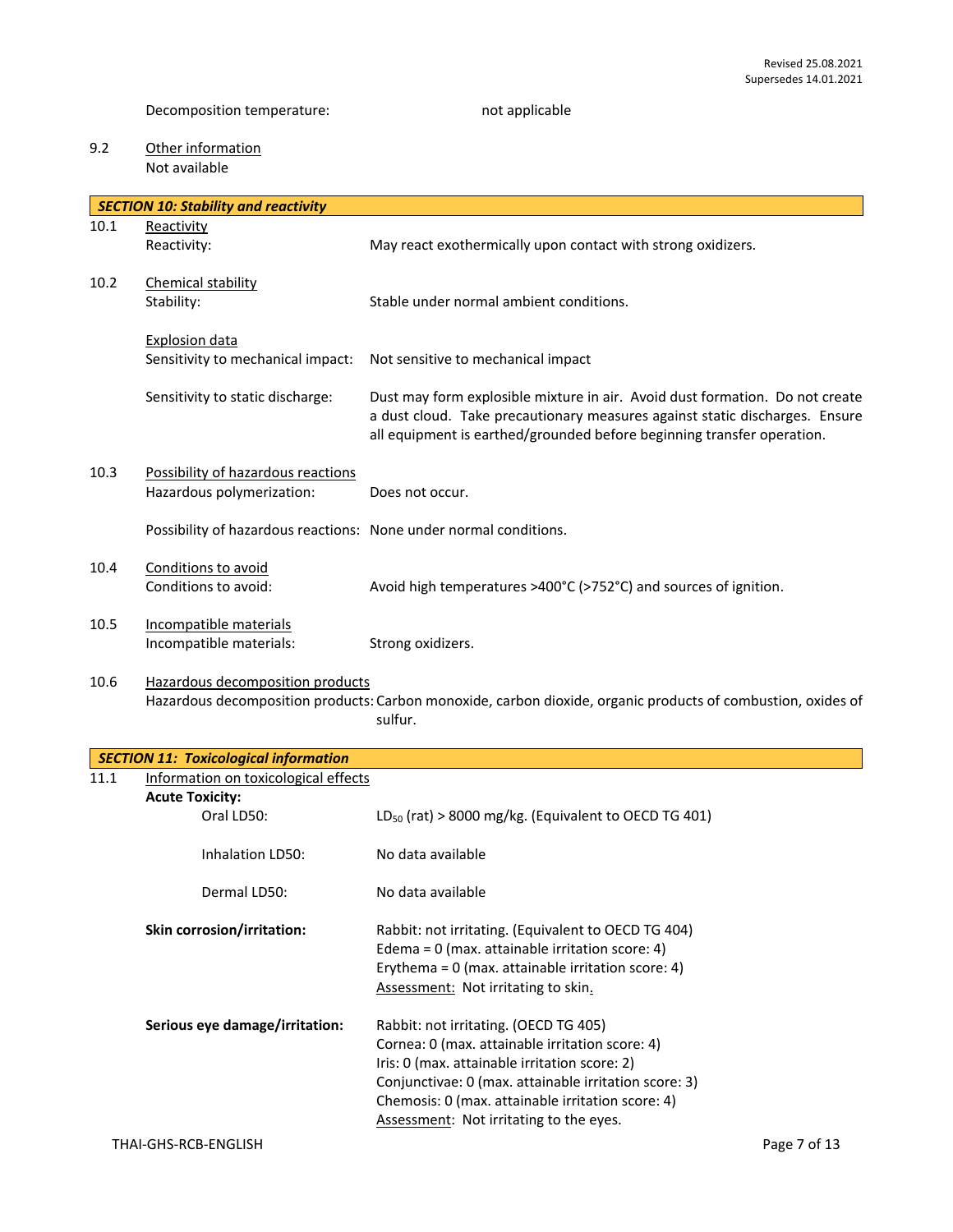| Sensitization:          | Assessment: Not sensitizing in animals.                                                                                                                                                                                                                                                                                                                                                                                                                                                                                                                                                                                                                                                                                                                                                                                                                                                                | Guinea pig skin (Buehler Test): Not sensitizing (OECD TG 406)<br>No cases of sensitization in humans have been reported.                                                                                                                                                                                                                                                                                                                                                                     |  |
|-------------------------|--------------------------------------------------------------------------------------------------------------------------------------------------------------------------------------------------------------------------------------------------------------------------------------------------------------------------------------------------------------------------------------------------------------------------------------------------------------------------------------------------------------------------------------------------------------------------------------------------------------------------------------------------------------------------------------------------------------------------------------------------------------------------------------------------------------------------------------------------------------------------------------------------------|----------------------------------------------------------------------------------------------------------------------------------------------------------------------------------------------------------------------------------------------------------------------------------------------------------------------------------------------------------------------------------------------------------------------------------------------------------------------------------------------|--|
| Germ cell mutagenicity: | In vitro: Carbon black is not suitable to be tested directly in bacterial (Ames<br>test) and other in vitro systems because of its insolubility. However, when<br>organic solvent extracts of carbon black have been tested, results showed no<br>mutagenic effects. Organic solvent extracts of carbon black can contain traces<br>of polycyclic aromatic hydrocarbons (PAHs). A study to examine the<br>bioavailability of these PAHs showed that they are very tightly bound to carbon<br>black and are not bioavailable (Borm, 2005).                                                                                                                                                                                                                                                                                                                                                              |                                                                                                                                                                                                                                                                                                                                                                                                                                                                                              |  |
|                         | In vivo: In an experimental investigation, mutational changes in the hprt ene<br>were reported in alveolar epithelial cells in the rat following inhalation<br>exposure to carbon black (Driscoll, 1997). This observation is considered to be<br>rat-specific and a consequence of "lung overload," which leads to chronic<br>inflammation and release of reactive oxygen species. This is considered to be<br>a secondary genotoxic effect and, thus, carbon black itself would not be<br>considered to be mutagenic.<br>Assessment: In vivo mutagenicity in rats occurs by mechanisms secondary to<br>a threshold effect and is a consequence of "lung overload," which leads to<br>chronic inflammation and the release of genotoxic oxygen species. This<br>mechanism is considered to be a secondary genotoxic effect and, thus, carbon<br>black itself would not be considered to be mutagenic. |                                                                                                                                                                                                                                                                                                                                                                                                                                                                                              |  |
|                         |                                                                                                                                                                                                                                                                                                                                                                                                                                                                                                                                                                                                                                                                                                                                                                                                                                                                                                        |                                                                                                                                                                                                                                                                                                                                                                                                                                                                                              |  |
| Carcinogenicity:        | <b>Animal toxicity</b>                                                                                                                                                                                                                                                                                                                                                                                                                                                                                                                                                                                                                                                                                                                                                                                                                                                                                 | Rat, oral, duration 2 years.<br>Effect: no tumors.                                                                                                                                                                                                                                                                                                                                                                                                                                           |  |
|                         |                                                                                                                                                                                                                                                                                                                                                                                                                                                                                                                                                                                                                                                                                                                                                                                                                                                                                                        | Mouse, oral, duration 2 years.<br>Effect: no tumors.                                                                                                                                                                                                                                                                                                                                                                                                                                         |  |
|                         |                                                                                                                                                                                                                                                                                                                                                                                                                                                                                                                                                                                                                                                                                                                                                                                                                                                                                                        | Mouse, dermal, duration 18 months.<br>Effect: no skin tumors.                                                                                                                                                                                                                                                                                                                                                                                                                                |  |
|                         |                                                                                                                                                                                                                                                                                                                                                                                                                                                                                                                                                                                                                                                                                                                                                                                                                                                                                                        | Rat, inhalation, duration 2 years.<br>Target organ: lungs.<br>Effect: inflammation, fibrosis, tumors.                                                                                                                                                                                                                                                                                                                                                                                        |  |
|                         |                                                                                                                                                                                                                                                                                                                                                                                                                                                                                                                                                                                                                                                                                                                                                                                                                                                                                                        | Note: Tumors in the rat lung are considered to be related to "lung overload"<br>rather than to a specific chemical effect of carbon black itself in the lung. These<br>effects in rats have been reported in many studies on other poorly soluble<br>inorganic particles and appear to be rat specific (ILSI, 2000). Tumors have not<br>been observed in other species (i.e., mouse and hamster) for carbon black or<br>other poorly soluble particles under similar circumstances and study |  |

#### Mortality studies (human data)

conditions.

A study on carbon black production workers in the UK (Sorahan, 2001) found an increased risk of lung cancer in two of the five plants studied; however, the increase was not related to the dose of carbon black. Thus, the authors did not consider the increased risk in lung cancer to be due to carbon black exposure. A German study of carbon black workers at one plant (Morfeld, 2006; Buechte, 2006) found a similar increase in lung cancer risk but, like the Sorahan, 2001 (UK study), found no association with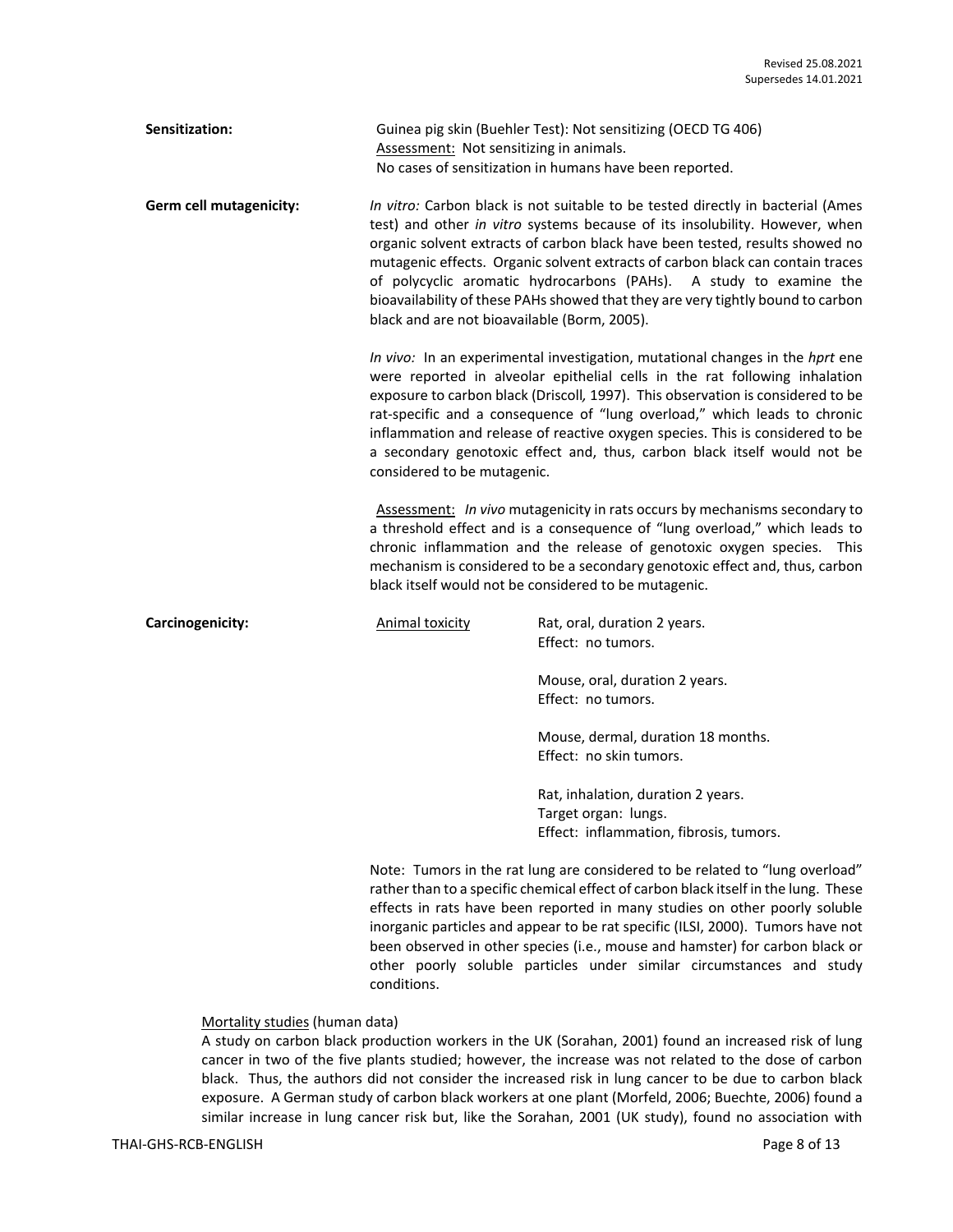carbon black exposure. A large US study of 18 plants showed a reduction in lung cancer risk in carbon black production workers (Dell*,* 2006). Based upon these studies, the February 2006 Working Group at the International Agency for Research on Cancer (IARC) concluded that the human evidence for carcinogenicity was *inadequate* (IARC, 2010).

Since the IARC evaluation of carbon black, Sorahan and Harrington (2007) have re-analyzed the UK study data using an alternative exposure hypothesis and found a positive association with carbon black exposure in two of the five plants. The same exposure hypothesis was applied by Morfeld and McCunney (2009) to the German cohort; in contrast, they found no association between carbon black exposure and lung cancer risk and, thus, no support for the alternative exposure hypothesis used by Sorahan and Harrington.

Overall, as a result of these detailed investigations, no causative link between carbon black exposure and cancer risk in humans has been demonstrated.

#### IARC cancer classification

In 2006 IARC re-affirmed its 1995 finding that there is *"inadequate evidence"* from human health studies to assess whether carbon black causes cancer in humans. IARC concluded that there is *"sufficient evidence*" in experimental animal studies for the carcinogenicity of carbon black. IARC's overall evaluation is that carbon black is *"possibly carcinogenic to humans (Group 2B)".* This conclusion was based on IARC's guidelines, which generally require such a classification if one species exhibits carcinogenicity in two or more animal studies (IARC, 2010).

Solvent extracts of carbon black were used in one study of rats in which skin tumors were found after dermal application and several studies of mice in which sarcomas were found following subcutaneous injection. IARC concluded that there was *"sufficient evidence"* that carbon black extracts can cause cancer in animals (Group 2B).

#### ACGIH cancer classification

Confirmed Animal Carcinogen with Unknown Relevance to Humans (Category A3 Carcinogen).

Assessment: Applying the guidelines of self-classification under the Globally Harmonized System of Classification and Labeling of Chemicals, carbon black is not classified as a carcinogen. Lung tumors are induced in rats as a result of repeated exposure to inert, poorly soluble particles like carbon black and other poorly soluble particles. Rat tumors are a result of a secondary non-genotoxic mechanism associated with the phenomenon of lung overload. This is a species-specific mechanism that has questionable relevance for classification in humans. In support of this opinion, the CLP Guidance for Specific Target Organ Toxicity – Repeated Exposure (STOT-RE), cites lung overload under mechanisms not relevant to humans. Human health studies show that exposure to carbon black does not increase the risk of carcinogenicity.

**Reproductive and developmental toxicity:** Assessment: No effects on reproductive organs or fetal development have been reported in long-term repeated dose toxicity studies in animals.

**Specific target organ toxicity – single exposure (STOT-SE):** Assessment: Based on available data, specific

target organ toxicity is not expected after single oral, single inhalation, or single dermal exposure.

### **Specific target organ toxicity – repeated exposure (STOT-RE):**  Animal toxicity

Repeated dose toxicity: inhalation (rat), 90 days, No Observed Adverse Effect Concentration (NOAEC) = 1.1 mg/m<sup>3</sup> (respirable)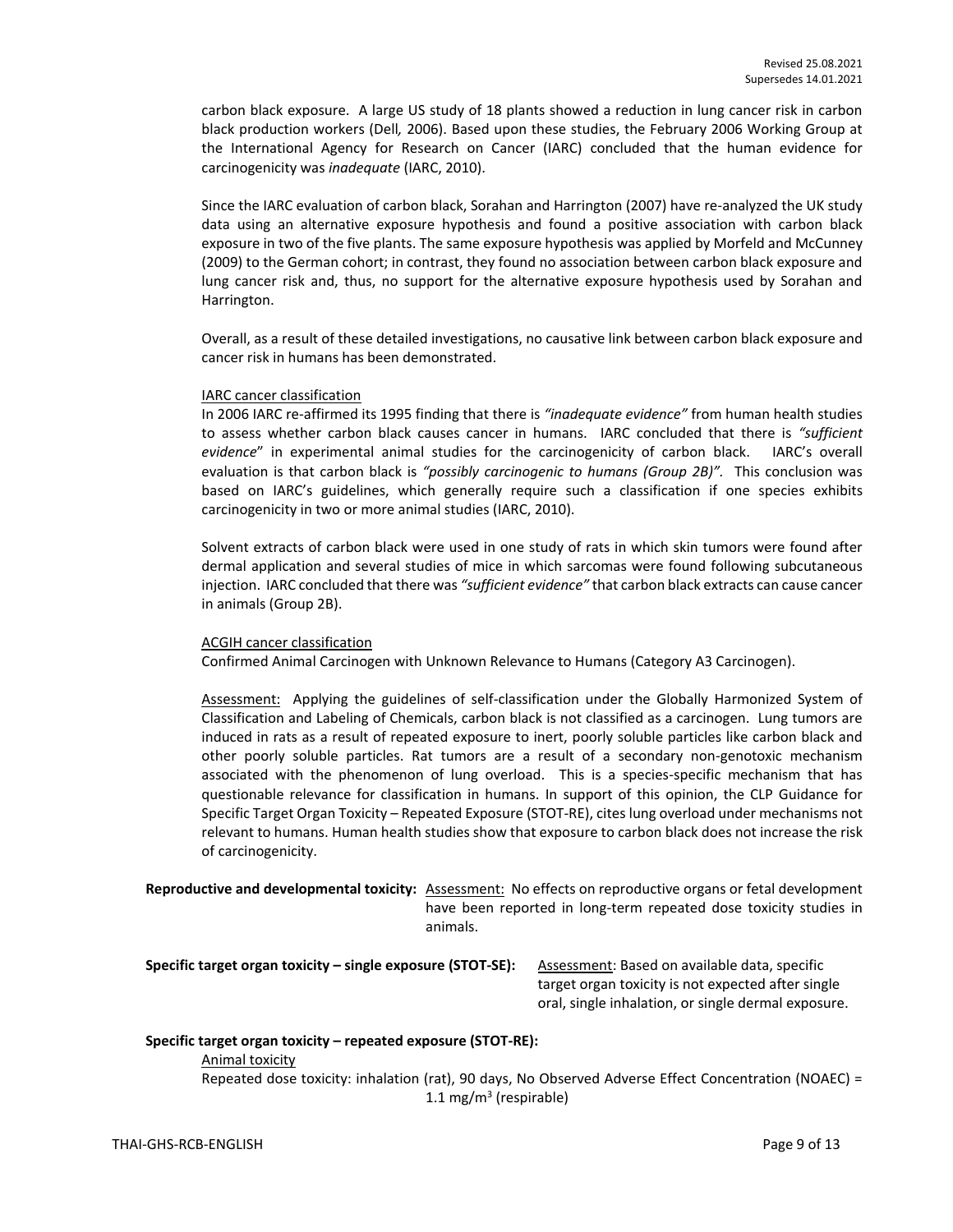Target organ/effects at higher doses are lung inflammation, hyperplasia, and fibrosis.

Repeated dose toxicity: oral (mouse), 2 yrs, No Observed Effect Level (NOEL) = 137 mg/kg (body wt.)

Repeated dose toxicity: oral (rat), 2 yrs, NOEL = 52 mg/kg (body wt.)

Although carbon black produces pulmonary irritation, cellular proliferation, fibrosis, and lung tumors in the rat under conditions of lung overload, there is evidence to demonstrate that this response is principally a species-specific response that is not relevant to humans.

# Morbidity studies (human data)

Results of epidemiological studies of carbon black production workers suggest that cumulative exposure to carbon black may result in small, non-clinical decrements in lung function. A U.S. respiratory morbidity study suggested a 27 ml decline in FEV<sub>1</sub> from a 1 mg/m<sup>3</sup> 8 hour TWA daily (inhalable fraction) exposure over a 40-year period (Harber, 2003). An earlier European investigation suggested that exposure to 1 mg/m<sup>3</sup> (inhalable fraction) of carbon black over a 40-year working lifetime would result in a 48 ml decline in FEV<sup>1</sup> (Gardiner, 2001). However, the estimates from both studies were only of borderline statistical significance. Normal age-related decline over a similar period of time would be approximately 1200 ml.

In the U.S. study, 9% of the highest non-smokers exposure group (in contrast to 5% of the unexposed group) reported symptoms consistent with chronic bronchitis. In the European study, methodological limitations in the administration of the questionnaire limit the conclusions that can be drawn about reported symptoms. This study, however, indicated a link between carbon black and small opacities on chest films, with negligible effects on lung function.

#### Assessment:

**Inhalation** - Applying the guidelines of self-classification under GHS, carbon black is not classified under STOT-RE for effects on the lung. Classification is not warranted on the basis of the unique response of rats resulting from "lung overload" following exposure to poorly soluble particles such as carbon black. The pattern of pulmonary effects in the rat, such as inflammation and fibrotic responses, are not observed in other rodent species, non-human primates, or humans under similar exposure conditions. Lung overload does not appear to be relevant for human health. Overall, the epidemiological evidence from well-conducted investigations has shown no causative link between carbon black exposure and the risk of non-malignant respiratory disease in humans. A STOT-RE classification for carbon black after repeated inhalation exposure is not warranted.

**Oral:** Based on available data, specific target organ toxicity is not expected after repeated oral exposure.

**Dermal:** Based on available data and the chemical-physical properties (insolubility, low absorption potential), specific target organ toxicity is not expected after repeated dermal exposure.

**Aspiration hazard:** Assessment: Based on industrial experience and the available data, no aspiration hazard is expected.

# *SECTION 12: Ecological information*

12.1 Toxicity Aquatic toxicity:

Acute fish toxicity: LC0 (96 h) 1000mg/l, Species: *Brachydanio rerio* (zebrafish), Method: OECD Guideline 203

THAI-GHS-RCB-ENGLISH Page 10 of 13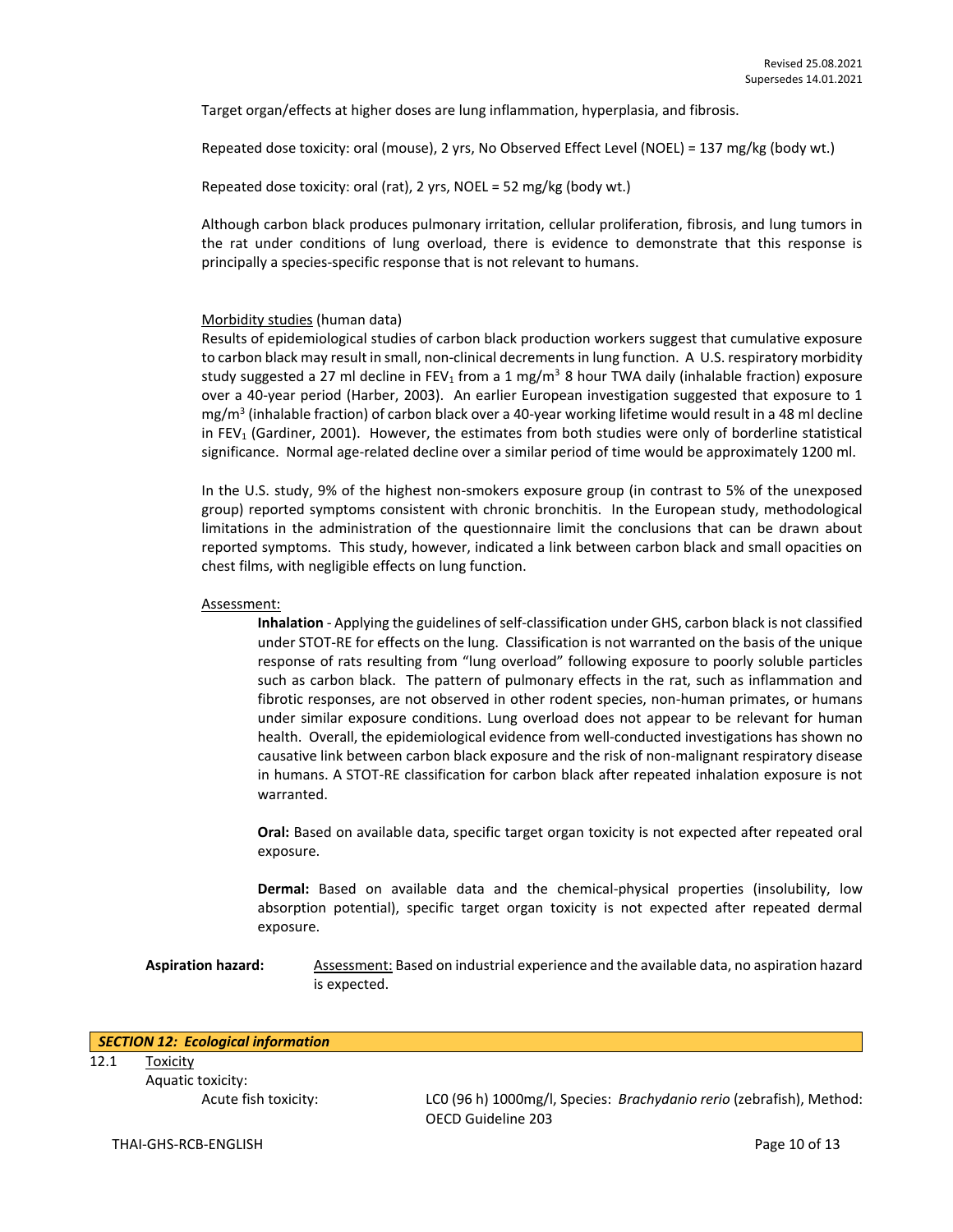| Acute invertebrate toxicity: | EC50 (24 h) > 5600 mg/l, Species: Daphnia magna (waterflea),<br>Method: OECD Guideline 202                  |
|------------------------------|-------------------------------------------------------------------------------------------------------------|
| Acute algae toxicity:        | EC50 (72 h) >10,000 mg/l, NOEC 10,000 mg/l, Species: Scenedesmus<br>subspicatus, Method: OECD Guideline 201 |
| Activated sludge:            | ECO (3 h) > 400 mg/l, EC10 (3h): ca. 800 mg/l, Method: DEV L3 (TTC<br>test)                                 |

# 12.2 Persistence and degradability Not soluble in water. Expected to remain on soil surface. Not expected to degrade.

- 12.3 Bioaccumulative potential Not expected because of the physicochemical properties of the substance.
- 12.4 Mobility in soil Not expected to migrate. Insoluble.
- 12.5 Results of PBT and vPvB assessment Carbon black is not a PBT or a vPvB.
- 12.6 Other adverse effects Not available.

# *SECTION 13: Disposal considerations*

# 13.1 Waste treatment methods

Product disposal: Product should be disposed of in accordance with the regulations issued by the appropriate federal, provincial, state, and local authorities.

Container/Packaging disposal: Empty packaging must be disposed of in accordance with national and local laws.

# *SECTION 14: Transport information*

The International Carbon Black Association organized the testing of seven ASTM reference carbon blacks according to the UN method, Self-Heating Solids. All seven reference carbon blacks were found to be "Not a self-heating substance of Division 4.2." The same carbon blacks were tested according to the UN method, Readily Combustible Solids and found to be "Not a readily combustible solid of Division 4.1;" under current UN Recommendations on the Transport of Dangerous Goods.

The following organizations do not classify carbon black as a "hazardous cargo" if it is "carbon, non-activated, mineral origin." Birla Carbon's carbon black products meet this definition.

| DOT  | <b>IMDG</b><br>RID<br>ADR | ICAO (air)    | IATA | ANTT |
|------|---------------------------|---------------|------|------|
| 14.1 | UN/ID No                  | Not regulated |      |      |
| 14.2 | Proper shipping name      | Not regulated |      |      |
| 14.3 | Hazard class              | Not regulated |      |      |
| 14.4 | Packing group             | Not regulated |      |      |

# *SECTION 15: Regulatory information*

#### 15.1 International Inventories:

Carbon black, CAS number 1333-86-4, appears on the following inventories: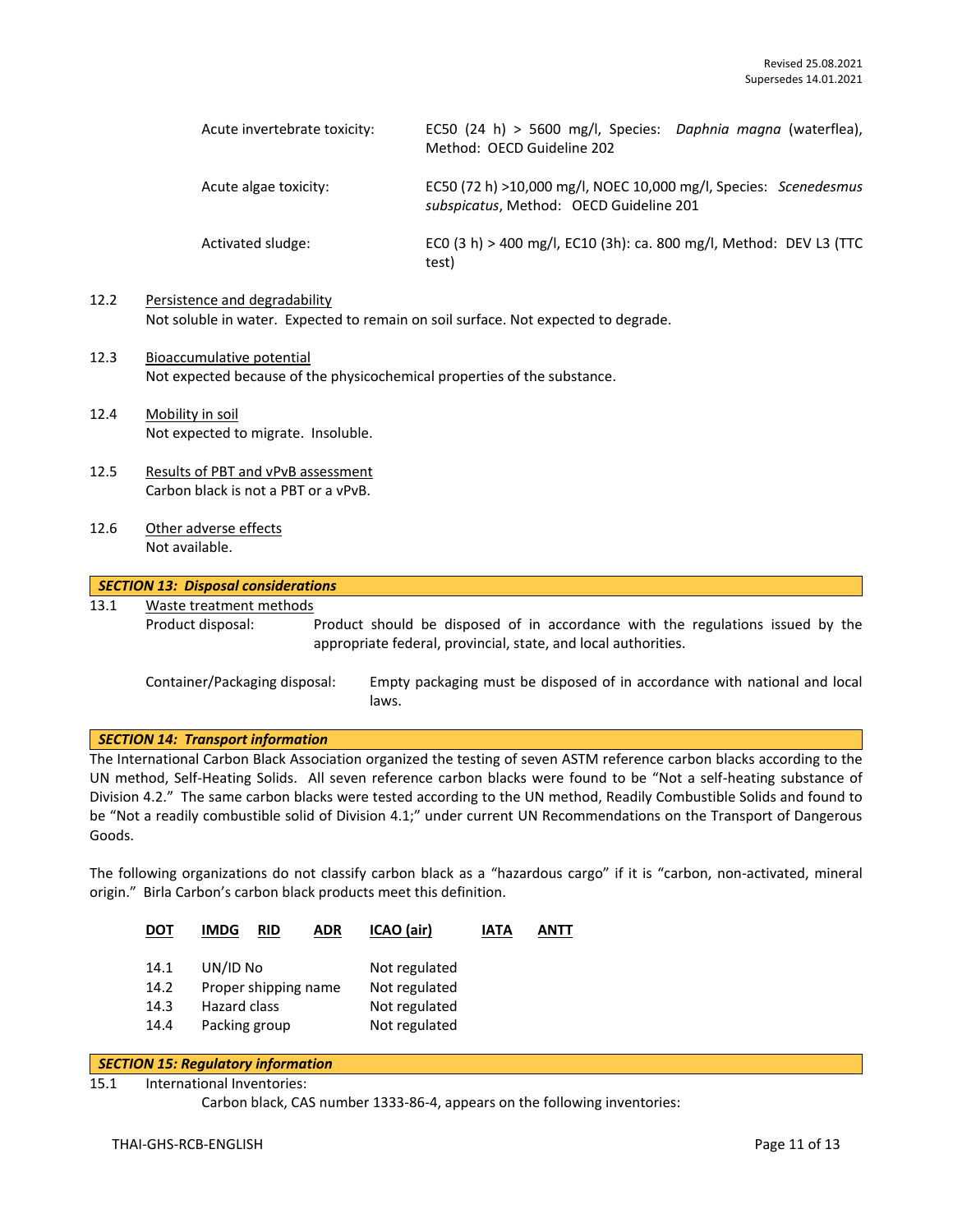| Australia:   | <b>AICS</b>                   |
|--------------|-------------------------------|
| Canada:      | DSL                           |
| China:       | <b>IECSC</b>                  |
| Europe (EU): | EINECS (EINECS-RN: 215-609-9) |
| Japan:       | <b>ENCS</b>                   |
| Korea:       | KECI                          |
| Philippines: | <b>PICCS</b>                  |
| Taiwan:      | <b>TCSI</b>                   |
| New Zealand: | <b>NZIOC</b>                  |
| USA:         | TSCA                          |

| <b>SECTION 16: Other Information</b> |                                  |                                    |                                  |  |
|--------------------------------------|----------------------------------|------------------------------------|----------------------------------|--|
| <b>Contact Information</b>           |                                  |                                    |                                  |  |
| Birla Carbon U.S.A., Inc.            | Birla Carbon Brasil Ltda.        | Birla Carbon Egypt S.A.E.          | Birla Carbon China (Weifang)     |  |
| 370 Columbian Chemicals Lane         | Estrada Renê Fonseca S/N         | El-Nahda Road                      | Co., Ltd.                        |  |
| Franklin, LA 70538-1149, U.S.A.      | Cubatão SP Brazil                | Amreya, Alexandria, Egypt          | Binhai Economic Development      |  |
| Telephone +1 337 836 5641            | CEP 11573-904                    | +20 3 47 70 102                    | Zone                             |  |
|                                      | PABX Operator +55 13 3362 7100   |                                    | Weifang, Shandong, 262737,       |  |
|                                      |                                  |                                    | <b>PRC</b>                       |  |
|                                      |                                  |                                    | Telephone +86 (0536) 530 5978    |  |
| Birla Carbon U.S.A., Inc.            | Birla Carbon Italy S.R.L.        | Birla Carbon India Private Limited | Birla Carbon China (Jining) Co.  |  |
| 3500 South Road S                    | Via S Cassiano, 140              | K-16, Phase II, SIPCOT Industrial  | Ltd.                             |  |
| Ulysses, KS 67880-8103, U.S.A.       | I - 28069 San Martino di Trecate | Complex                            | No. 6, Chenguang Road, Jibei     |  |
| Telephone +1 620 356 3151            | (NO) Italy                       | Gummidipoondi - 601201             | High-Tech Industry Park Zone     |  |
|                                      | Telephone +39 0321 7981          | Dist: Thiruvallur, Tamil Nadu      | Jining City, Shandong Province   |  |
|                                      |                                  | India                              | The People's Republic of China,  |  |
|                                      |                                  | +91 44 279 893 01                  | 272000                           |  |
|                                      |                                  |                                    | Telephone +86 (0537) 677 9018    |  |
| Birla Carbon Canada Ltd.             | Birla Carbon Hungary Ltd.        | Birla Carbon India Private Limited | Birla Carbon Korea Co., Ltd.     |  |
| 755 Parkdale Ave. North              | H - 3581 Tiszaújváros            | Village Lohop, Patalganga,         | #1-3, Ulha-Dong                  |  |
| P.O. Box 3398, Station C             | P.O.B. 61, Hungary               | Taluka: Khalapur                   | Yeosu city, cheonnam 555-290,    |  |
| Hamilton, Ontario L8H 7M2            | Telephone +36 49 544 000         | Dist.: Raigad 410207               | Korea                            |  |
| Canada                               |                                  | Maharashtra, India                 | Telephone 82-61-688-3330         |  |
| Telephone +1 905 544 3343            |                                  | +91 22 2192 250133                 |                                  |  |
| Birla Carbon Brasil Ltda.            | Birla Carbon Spain, S.L.U.       | Birla Carbon India Private Limited | Birla Carbon Thailand Public Co. |  |
| Via Frontal km, 1, S/N. Polo         | Carretera Gajano-Pontejos        | Murdhwa Industrial Area            | Ltd.                             |  |
| Petroquimico                         | 39792 Gajano, Cantabria          | P.O. Renukook, Dist: Sonebhadra    | 44 M.1, T. Posa, A. Muang        |  |
| Camaçari Bahia Brazil                | Apartado 283, Santander, Spain   | $U.P. Pin - 231 217$               | Angthong 14000                   |  |
| CEP 42.810-320                       | Telephone +34 942 503030         | India                              | +66 35 672 150-4                 |  |
| Telephone +55 71 3616 1100           |                                  | +91 5446 252 387/88/89/90/91       |                                  |  |

# References:

Borm, P.J.A., Cakmak, G., Jermann, E., Weishaupt C., Kempers, P., van Schooten,FJ., Oberdorster, G., Schins, RP. (2005) Formation of PAH-DNA adducts after in-vivo and vitro exposure of rats and lung cell to different commercial carbon blacks. Tox.Appl. Pharm. 1:205(2):157-67.

Buechte, S, Morfeld, P, Wellmann, J, Bolm-Audorff, U, McCunney, R, Piekarski, C. (2006) Lung cancer mortality and carbon black exposure – A nested case-control study at a German carbon black production plant. J.Occup. Env.Med. 12: 1242-1252.

Dell, L, Mundt, K, Luipold, R, Nunes, A, Cohen, L, Heidenreich, M, Bachand, A. (2006) A cohort mortality study of employees in the United States carbon black industry. J.Occup. Env. Med. 48(12): 1219-1229.